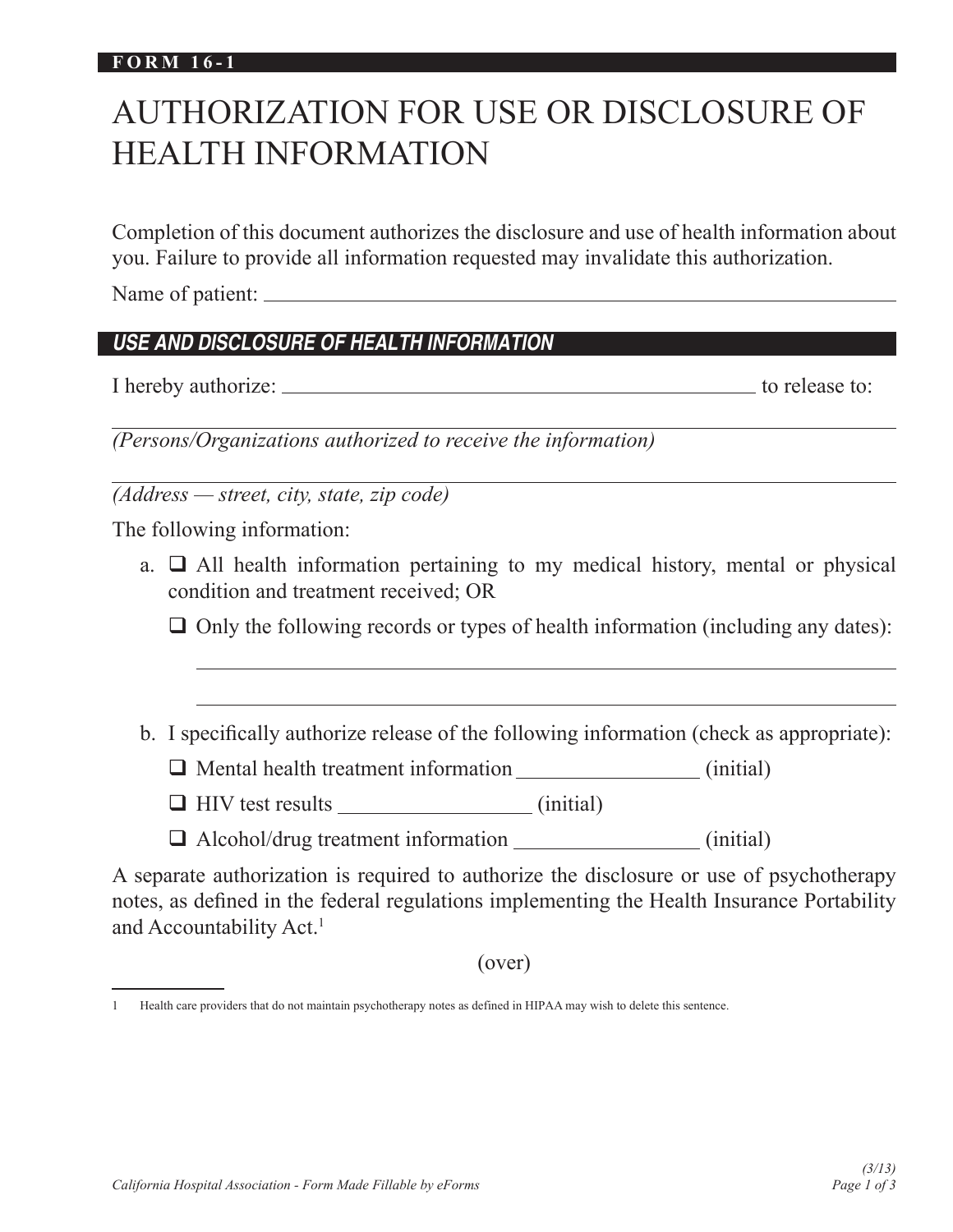## *PURPOSE*

| Purpose of requested use or disclosure: $\Box$ Patient request; OR | $\Box$ Other: |
|--------------------------------------------------------------------|---------------|
|                                                                    |               |
| Limitations, if any:                                               |               |
|                                                                    |               |

# *EXPIRATION*

This authorization expires on *(date)*:

# *MY RIGHTS*

- I may refuse to sign this authorization. My refusal will not affect my ability to obtain treatment or payment or eligibility for benefits.<sup>2</sup>
- I may inspect or obtain a copy of the health information that I am being asked to allow the use or disclosure of.
- I may revoke this authorization at any time, but I must do so in writing<sup>3</sup> and submit it to the following address:

My revocation will take effect upon receipt, except to the extent that others have acted in reliance upon this authorization.

<u>. Andre Sterne Sterne Sterne Sterne Sterne Sterne Sterne Sterne Sterne Sterne Sterne Sterne Sterne Sterne Ste</u>

- I have a right to receive a copy of this authorization.<sup>4</sup>
- Information disclosed pursuant to this authorization could be redisclosed by the recipient. Such redisclosure is in some cases not prohibited by California law and may no longer be protected by federal confidentiality law (HIPAA). However, California law prohibits the person receiving my health information from making further disclosure of it unless

<sup>2</sup> If any of the HIPAA recognized exceptions to this statement applies, then this statement must be changed to describe the consequences to the individual of a refusal to sign the authorization when that covered entity can condition treatment, health plan enrollment, or benefit eligibility on the failure to obtain such authorization. A covered entity is permitted to condition treatment, health plan enrollment or benefit eligibility on the provision of an authorization as follows: (i) to conduct research-related treatment, (ii) to obtain information in connection with a health plan's eligibility or enrollment determinations relating to the individual or for its underwriting or risk rating determinations, or (iii) to create health information to provide to a third party or for disclosure of the health information to such third party. Under no circumstances, however, may an individual be required to authorize the disclosure of psychotherapy notes.

<sup>3</sup> Patients of federally-assisted substance abuse programs and patients whose records are covered by LPS may revoke an authorization verbally.

<sup>4</sup> Under HIPAA, the individual must be provided with a copy of the authorization when it has been requested by a covered entity for its own uses and disclosures *(see 45 C.F.R. Section 164.508(c)(4))*.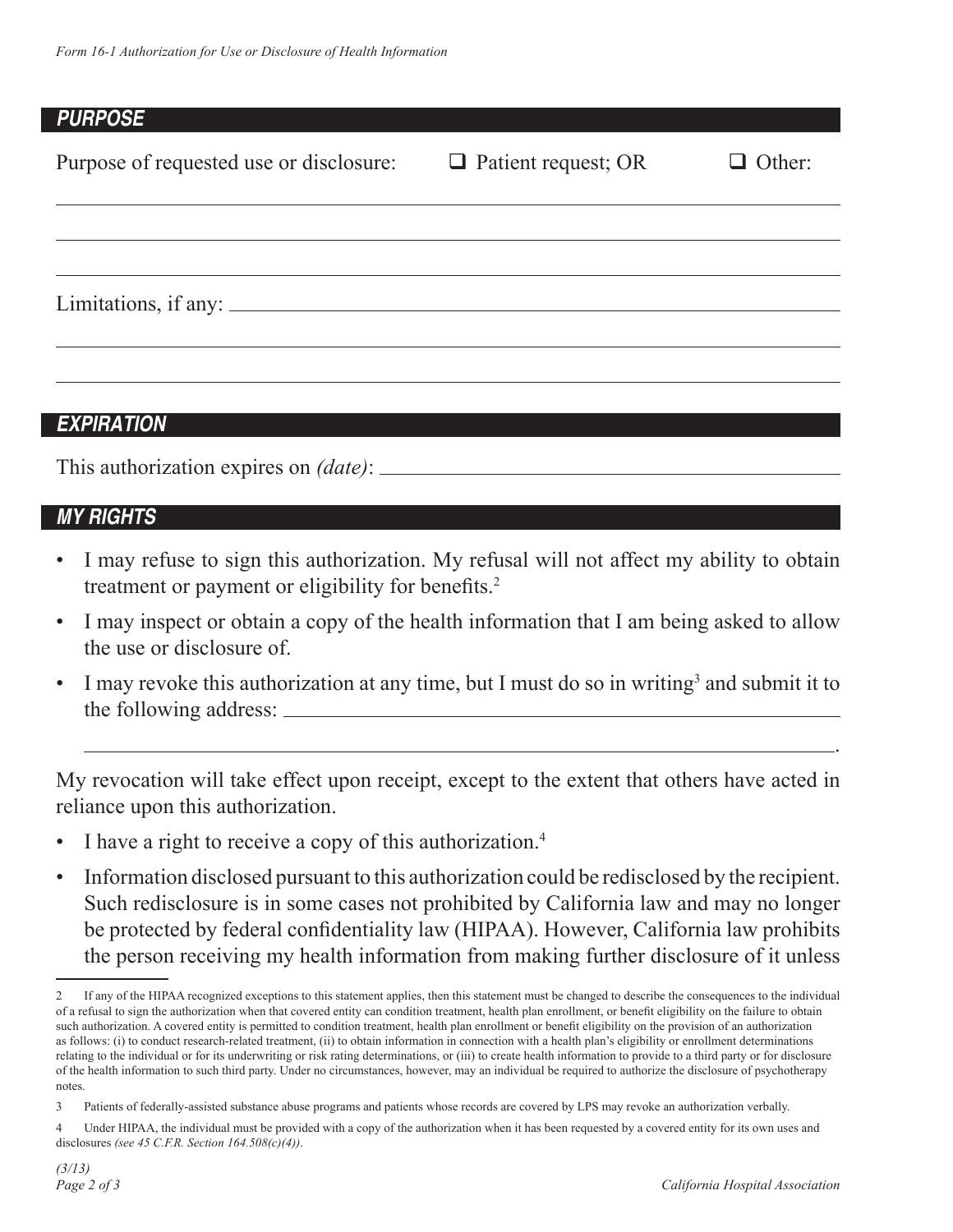another authorization for such disclosure is obtained from me or unless such disclosure is specifically required or permitted by law.

| <b>SIGNATURE</b>                    |                                                                      |                       |
|-------------------------------------|----------------------------------------------------------------------|-----------------------|
|                                     |                                                                      | $\Box$ AM - $\Box$ PM |
|                                     | Signature: (patient/legal representative)                            |                       |
|                                     | If signed by a person other than the patient, indicate relationship: |                       |
| the contract of the contract of the |                                                                      |                       |

 *(legal representative)*

## *NOTES FOR PROVIDERS THAT USE THIS FORM:*

- If the purpose of the authorization is to use the information for marketing by a third party that remunerates the provider, a statement to this effect must be included in this authorization form.
- If the purpose of the authorization is for the sale of protected health information (PHI), this form must state whether the PHI can be further exchanged for remuneration by the initial recipient.
- A provider that discloses health information pursuant to an authorization must communicate any limitation contained in the authorization to the recipient [Civil Code Section 56.14]. The required notification may be accomplished by giving the recipient a copy of the authorization form.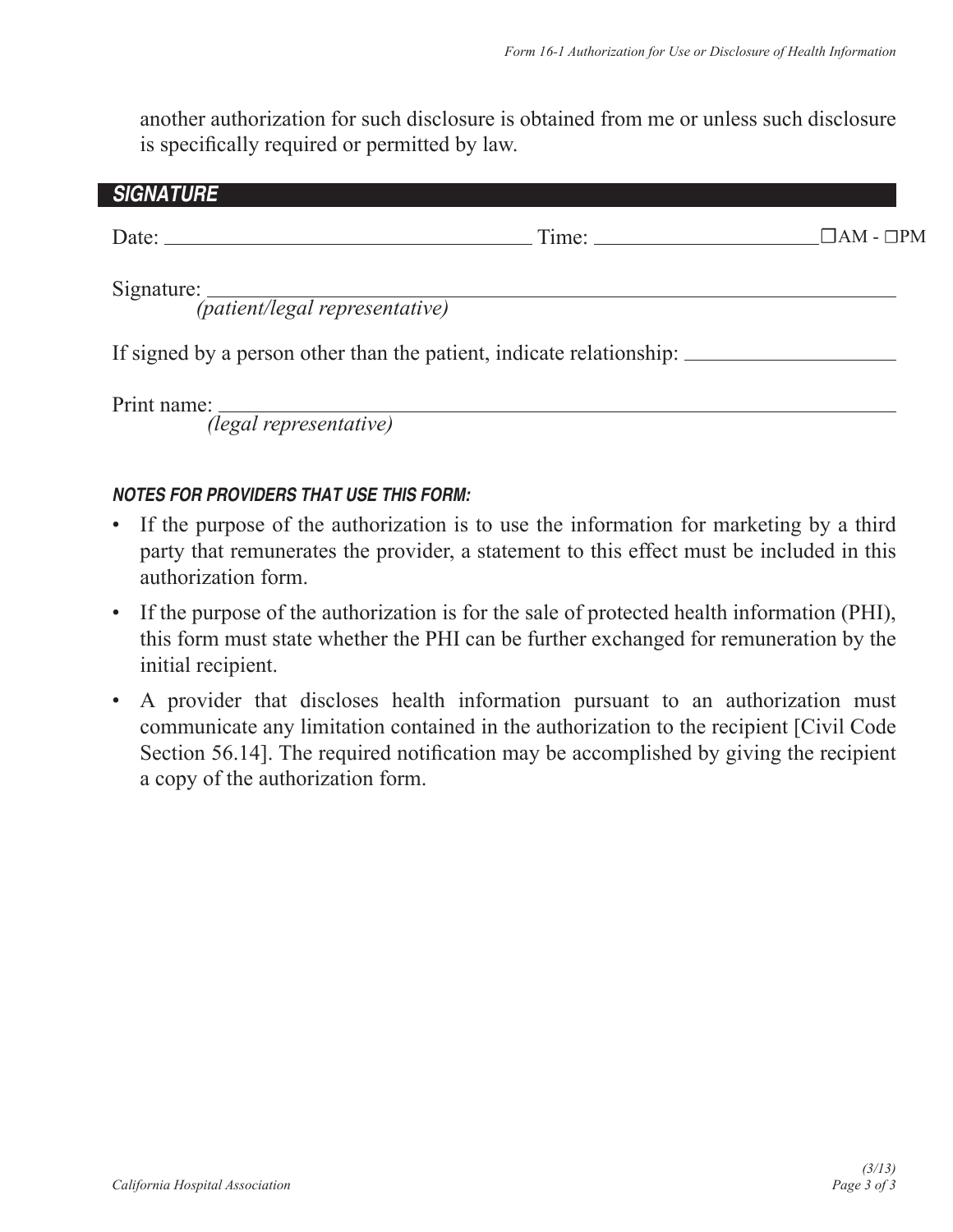#### **FORM 16-1S**

# AUTORIZACIÓN PARA UTILIZAR O DIVULGAR INFORMACIÓN MÉDICA

Al completar este documento autoriza la divulgación y el uso de su información médica. Esta autorización puede perder su validez si no proporciona toda la información solicitada.

Nombre del paciente:

# *USO Y DIVULGACIÓN DE INFORMACIÓN MÉDICA*

Por medio del presente autorizo a: a divulgar a:

 $\overline{a}$ *(Personas u organizaciones autorizadas a recibir la información)*

*(Domicilio — calle, ciudad, estado, código postal)*

la siguiente información:

a.  $\Box$  Toda la información médica referente a mi historia médica, estado mental o físico y tratamiento recibido; O

 $\Box$  Sólo los siguientes expedientes o tipo de información (incluso las fechas):

b. Autorizo específicamente la divulgación de la siguiente información (marque donde corresponde):

 $\Box$  Información sobre tratamiento de salud mental  $\Box$  (inicial)

 $\Box$  Resultados de análisis de VIH (inicial)

 $\Box$  Información sobre tratamiento de alcoholismo o drogadicción (inicial)

Se requiere una autorización adicional para permitir la divulgación o el uso de notas de psicoterapia, según se define en las regulaciones federales de la Ley de Portabilidad y Responsabilidad de Seguros Médicos.1

(sobre)

<sup>1</sup> Health care providers that do not maintain psychotherapy notes as defined in HIPAA may wish to delete this sentence.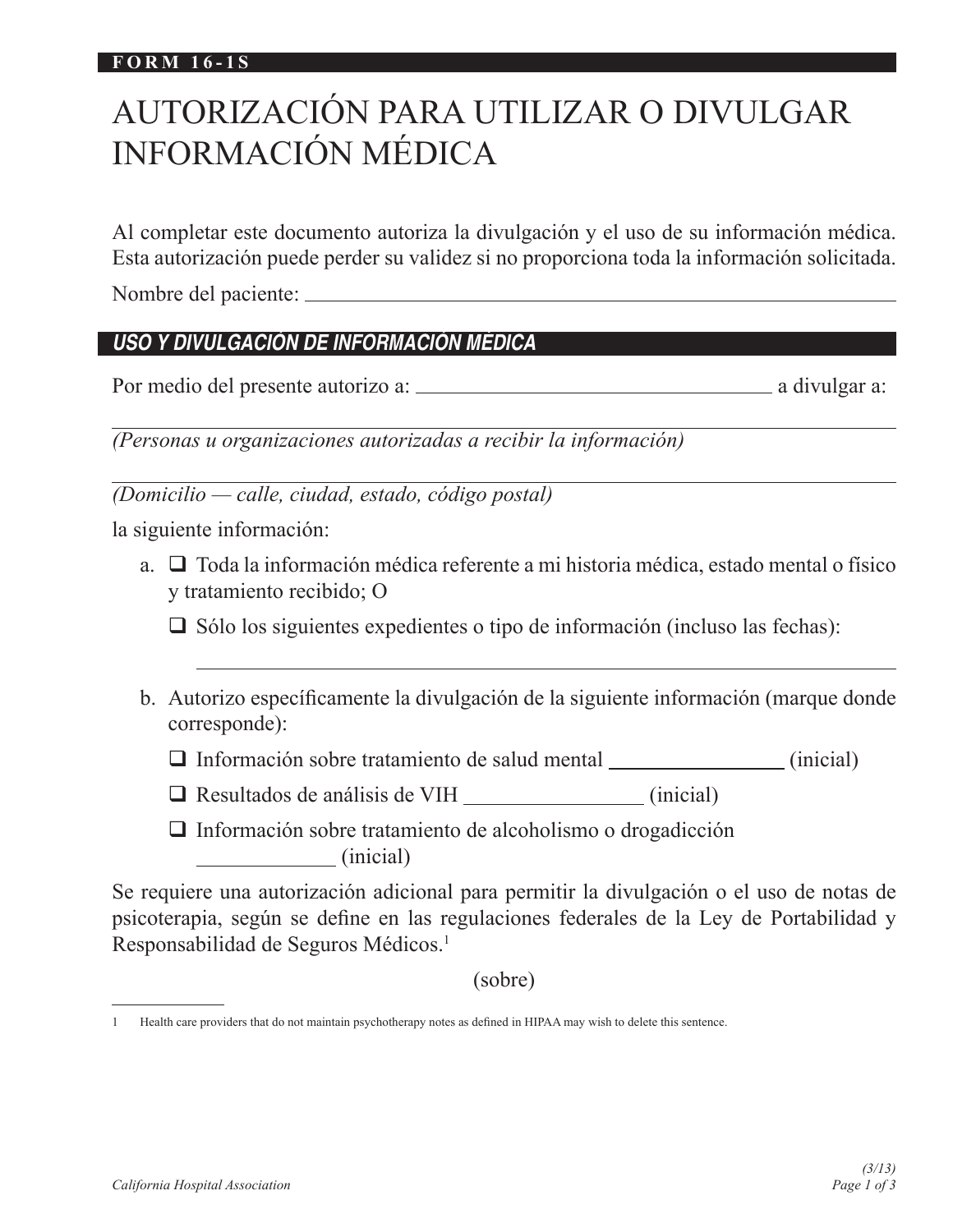### *OBJETIVO*

| Objetivo del uso o divulgación solicitados: $\Box$ Solicitud de paciente; O | Otro:<br>⊔ |
|-----------------------------------------------------------------------------|------------|
|                                                                             |            |
|                                                                             |            |
|                                                                             |            |

## *VENCIMIENTO*

Esta autorización vence el *(fecha)*:

## *MIS DERECHOS*

- Puedo negarme a firmar esta autorización. Mi negativa no afectará mi calificación para obtener tratamiento o pago ni mi calificación para obtener beneficios.<sup>2</sup>
- Puedo inspeccionar u obtener una copia de la información médica cuyo uso o divulgación se me solicita que autorice.
- Puedo revocar esta autorización en cualquier momento, pero debo hacerlo por escrito<sup>3</sup> y presentar mi revocación en este domicilio:

<u>. Andre Sterne Sterne Sterne Sterne Sterne Sterne Sterne Sterne Sterne Sterne Sterne Sterne Sterne Sterne Ste</u>

Mi revocación tendrá vigencia cuando se reciba, excepto en la medida en que otras personas hayan actuado basados en esta autorización.

- Tengo el derecho de recibir una copia de esta autorización.4
- El destinatario de la información divulgada en virtud de esta autorización puede volver a divulgarla. Dicha nueva divulgación en algunos casos no es +prohibido por la ley del Estado de California, y puede no estar protegida por la ley federal de confidencialidad

<sup>2</sup> If any of the HIPAA recognized exceptions to this statement applies, then this statement must be changed to describe the consequences to the individual of a refusal to sign the authorization when that covered entity can condition treatment, health plan enrollment, or benefit eligibility on the failure to obtain such authorization. A covered entity is permitted to condition treatment, health plan enrollment or benefit eligibility on the provision of an authorization as follows: (i) to conduct research-related treatment, (ii) to obtain information in connection with a health plan's eligibility or enrollment determinations relating to the individual or for its underwriting or risk rating determinations, or (iii) to create health information to provide to a third party or for disclosure of the health information to such third party. Under no circumstances, however, may an individual be required to authorize the disclosure of psychotherapy notes.

<sup>3</sup> Patients of federally-assisted substance abuse programs and patients whose records are covered by LPS may revoke an authorization verbally.

<sup>4</sup> Under HIPAA, the individual must be provided with a copy of the authorization when it has been requested by a covered entity for its own uses and disclosures *(see 45 C.F.R. Section 164.508(c)(4))*.